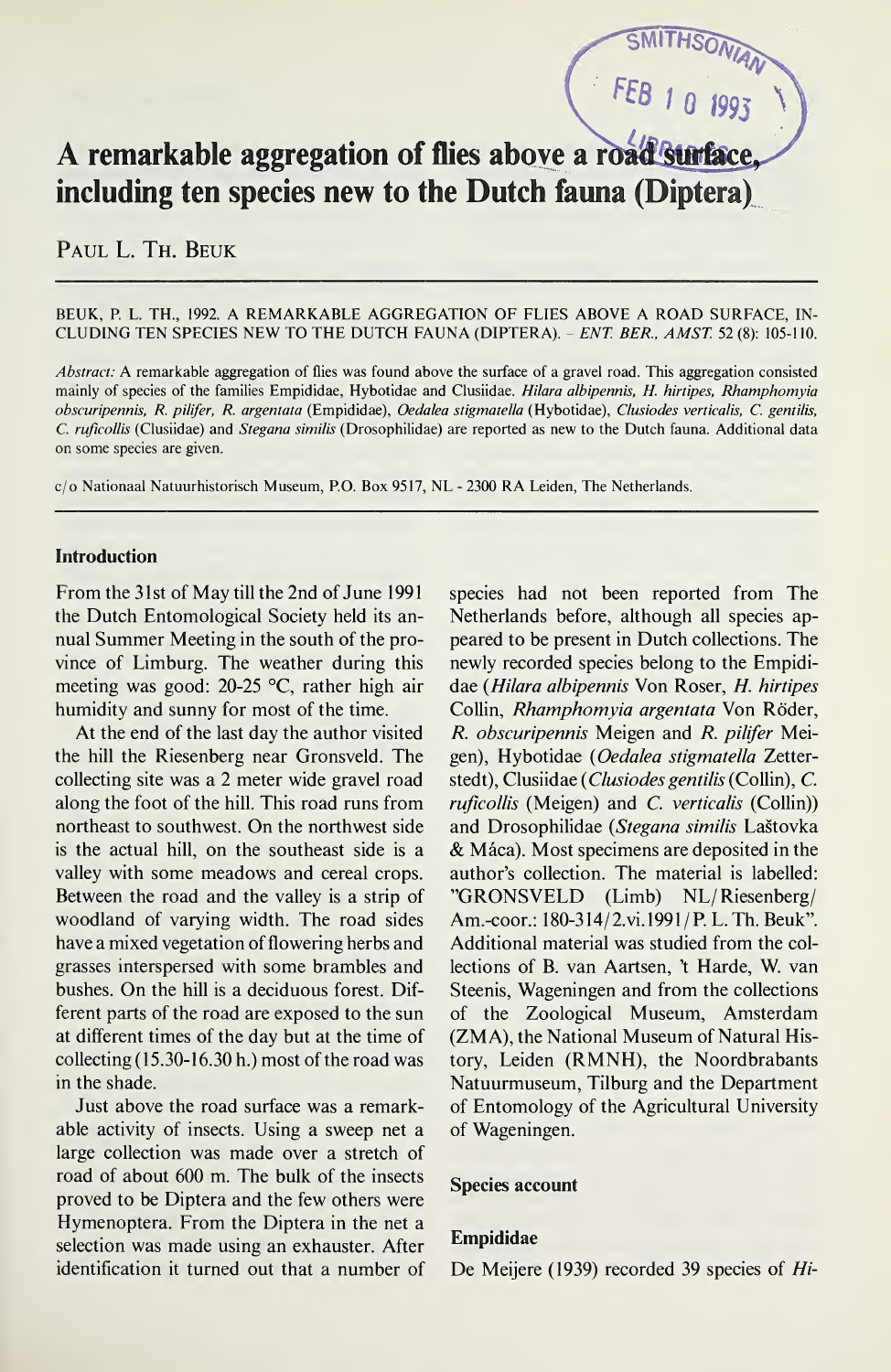lara Meigen from The Netherlands. Since then the genus was studied in detail by several authors (e.g. Collin, 1961) but the review of the Dutch species has started only recently (personal communication V. S. van der Goot).

The genus Hilara is a typical empid genus resembling Empis Linnaeus and Rhampho $mvia$  Meigen in morphology and habits. However, Hilara differs from these genera in the presence of a particularly shaped fork in vein  $R_{4+5}$  and the structure of the male genitalia, in which the aedeagus is completely sheathed by the hypandrium. In many species the fore metatarsus of the male is conspicuously enlarged. Hilara shares with the other two mentioned genera the habit of swarming and the male presenting the female a wedding present before copulation.

## Hilara albipennis

Material examined: Limburg: Gronsveld (Riesenberg:  $Q$ : 2.vi.1991) (specimen lost); Vijlen ( $\hat{\sigma}$ : 2.vi.1991); Gelderland: Leuvenum (2 $\hat{\sigma}\hat{\sigma}$ , 2: 30.iv. 1991); Tongeren (4\$\$, 622: 5.V.1991; 222:26.V. 1991). In the ZMA collection further material is available from Thesinge, Vlagtwedde (both Groningen) and Bussum (Noord-Holland) (det. V. S. van der Goot) (personal communication V. S. van der Goot).

Hilara albipennis is not a common species but occasionally it can be very abundant. A malaise trap at Tongeren yielded scores of specimens (personal communication V. S. van der Goot). The species is further recorded from Britain (uncommon according to Collin, 1961), Denmark, Germany, Poland, Czechoslovakia, Austria and Italy (Chvâla & Kovalev, 1989).

## Hilara hirtipes

Material examined: Limburg: Gronsveld (Riesenberg:  $3\textcircled{3}$ : 2.vi.1991; Savelsbos:  $\textcircled{3}$ : 2.vi. 1991); Mechelen (2 $\partial \mathcal{S}$ : 31.v. 1991). Material from the following localities was identified by M. Chvâla (Prague) and is deposited in the ZMA: Cadier, Colmont, Rothem, Sint Pietersberg (all Limburg) and 't Harde (Gelder land) (Van der Goot, in litt.).

This species was recorded from Great Britain only (Chvála & Kovalev, 1989). In southern England it is not an uncommon species in woodlands (Collin, 1961).

Not all Dutch specimens were collected in woodland. The specimens from Mechelen were collected from a swarm above a pile of logs under some overhanging tree branches at about 800 m distance from the closest woodland.

## Rhamphomyia Meigen

The genus Rhamphomyia was so far represented by 23 species in The Netherlands (De Meijere, 1939; Meuffels, 1970). The species of this genus resemble those of *Empis* very much, not just in their appearance but also in their behaviour. The main differences in habitus compared to *Empis* are the absence of the fork in vein  $R_{4+5}$  and the shorter labrum (usually shorter than the head is high).

# Rhamphomyia (Pararhamphomyia) obscuripennis  $(= niti di collis Frey)$

Material examined: Limburg: Cadier  $(\delta)$ : 13.v.1989; 2: 2.v.1990); Elsloo ( $\hat{\sigma}$ : 18.v.1991;  $\hat{\beta}$ : 27.v.1991); Gronsveld (Savelsbos:  $\hat{\beta}$ ,  $\hat{\gamma}$ : 2.vi. 1991; Riesenberg: Q: 2.vi. 1991); Mechelen (2: <sup>1</sup> .vi. 1991); St. Pietersberg(2\$\$\ 8.vi.l991); Gelderland: Ede (233: 16.v.1989); 't Harde (2: 4.V.1990; \$: 13.V.1990); Hoog Soeren (2: 19.v. 1989); Schaarsbergen ( $\Diamond$ : 20.v. 1986); Tongeren (5, 322: 30.v-6.vi.1989); Vorden (5: 4.V.1989); Vierhouten (2: 27.V.1990); Noord-Holland: Hilversum (Q: 13.v.1989).

Nothing is known about the ecology of this species but the localities given indicate an occurrence in woodland. The specimens from Ede (leg. H. H. Evenhuis) were swept from a swarm above a sandy patch in a forest. One of the specimens from the Savelsbos was swept from Stellaria sp.

Rhamphomyia obscuripennis seems to be widespread in The Netherlands. In Europe its distribution is limited to Finland, the north of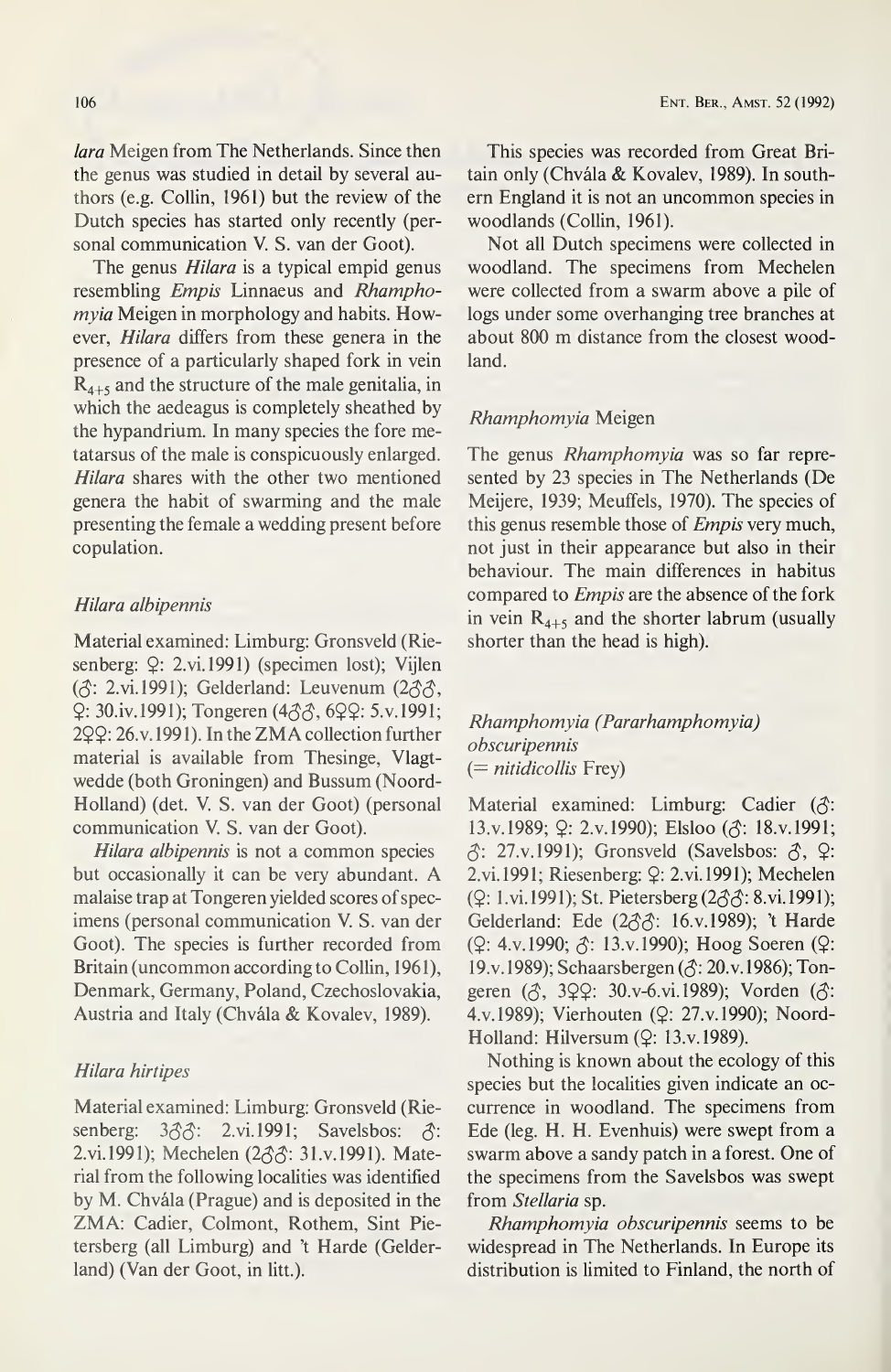the Russian Federation, Germany, Belgium and Czechoslovakia (Chvâla & Wagner, 1989). In most works (e.g. Bartâk, 1982) it was in cluded under the name R. nitidicollis.

## Rhamphomyia (Pararhamphomyia) pilifer (— dentipes (Zetterstedt))

Material examined: Limburg: Gronsveld (Riesenberg: 3QQ: 2.vi. 1991); Vijlen ( $\Diamond$ : 28.v. 1991; 222: 21 .y. 1991, l.vi.1991).

Rhamphomyiapiliferwas described fromthe area around Liège (Belgium) and it has been recorded from almost the whole of north, west and central Europa (Chvâla & Wagner, 1989). Collin (1961) mentions a rearing record from a birch stump (under the name R. dentipes).

## Rhamphomyia (Rhamphomyia) argentata

Material examined: Limburg: Gronsveld (Riesenberg: 233, 433: 2.vi.1991); St. Pietersberg ((5: 9.V.1951); Vijlen (\$: 13.V.1989).

Rhamphomyia argentata is a central European species further known from Germany, Austria and Czechoslovakia (Chvâla & Wagner, 1989). Nothing is known about the ecology of this species.

Other Empididae collected at the Riesenberg: Empis (Empis) nuntia Meigen (1655, 1222); E. (Empis) planetica Collin (933, 499; only recorded from the south of Limburg (Van der Goot, 1989)); E. (Xanthempis) stercorea Linnaeus ( $\Diamond$ ); Hilara albitarsis Von Roser (= argyrosoma Strobl (De Meijere, 1939)) (355, 5QQ); Rhamphomyia (Rhamphomyia) sulcata (Meigen) (5, 222); R- (Megacyttarus) crassirostris (Fallén) (5, 222); R- (Holoclera) nigripennis (Fabricius) (388); R. (Aclonempis) longipes (Meigen) (455, 2).

# Hybotidae

Species of the genus Oedalea Meigen are all characterised by long antennae, a glossy black thorax and abdomen, and swollen femora with ventral spines. Larvae have been bred from dead wood (Chvâla, 1983). Usually adults can

be swept in low numbers from leaves of trees and shrubs. At the Riesenberg large numbers of Oedalea had aggregated and four species were present in the material collected.

## Oedalea stigmatella

Material examined: Limburg: Gronsveld (Riesenberg:  $Q$ : 2.vi.1991); Gelderland: Winterswijk (2: 25.vi.1991); Overijssel: De Lutte (2: 5.vi.1990).

This is the most common species of the genus in the north of Europe (Chvâla, 1983) and it further occurs in northwestern and central Europe and the adjacent part of the Soviet Union (Chvâla & Kovalev, 1989).

Other Hybotidae collected at the Riesenberg: Ocydromia glabricula (Fallén) (255, 2); Oedalea flavipes Zetterstedt (4 $\delta$  $\delta$ , 5 $\Omega$ ), O. holmgreni Zetterstedt (13&&, 12QQ), O. tibialis Macquart  $(\delta)$ , Platypalpus agilis (Meigen)  $(3)$ ; Platypalpus minutus (Meigen)  $(433, 9)$ ; Platypalpus pallipes (Fallén) (Q), Trichina elongata Haliday (3).

## Clusiidae

The genus Clusiodes Coquillett is the largest genus of the family Clusiidae. In Europe 9 species of Clusiodes occur (Soós, 1984; Withers, 1985). They have been reared from dead wood and larvae and pupae can be found under bark and in relatively soft wood (Stubbs, 1982). Courtship and mating can be observed on tree stumps and logs. Adults have been reported to feed on nectar, rotting vegetable matter or sap (Soós, 1987). Species of the subgenus Clusiodes are yellow and black but some species show intraspecific variation in the colour distribution. The tips of the wings are darkened.

So far only three species of the Clusiidae were recorded from The Netherlands: Clusia flava Meigen, Clusiodes (Clusiodes) albimanus (Meigen) and Clusiodes (Clusiodes) caledonicus (Collin). The material collected at the Riesenberg contained three Clusiodes-species, all of which were new for the Dutch fauna.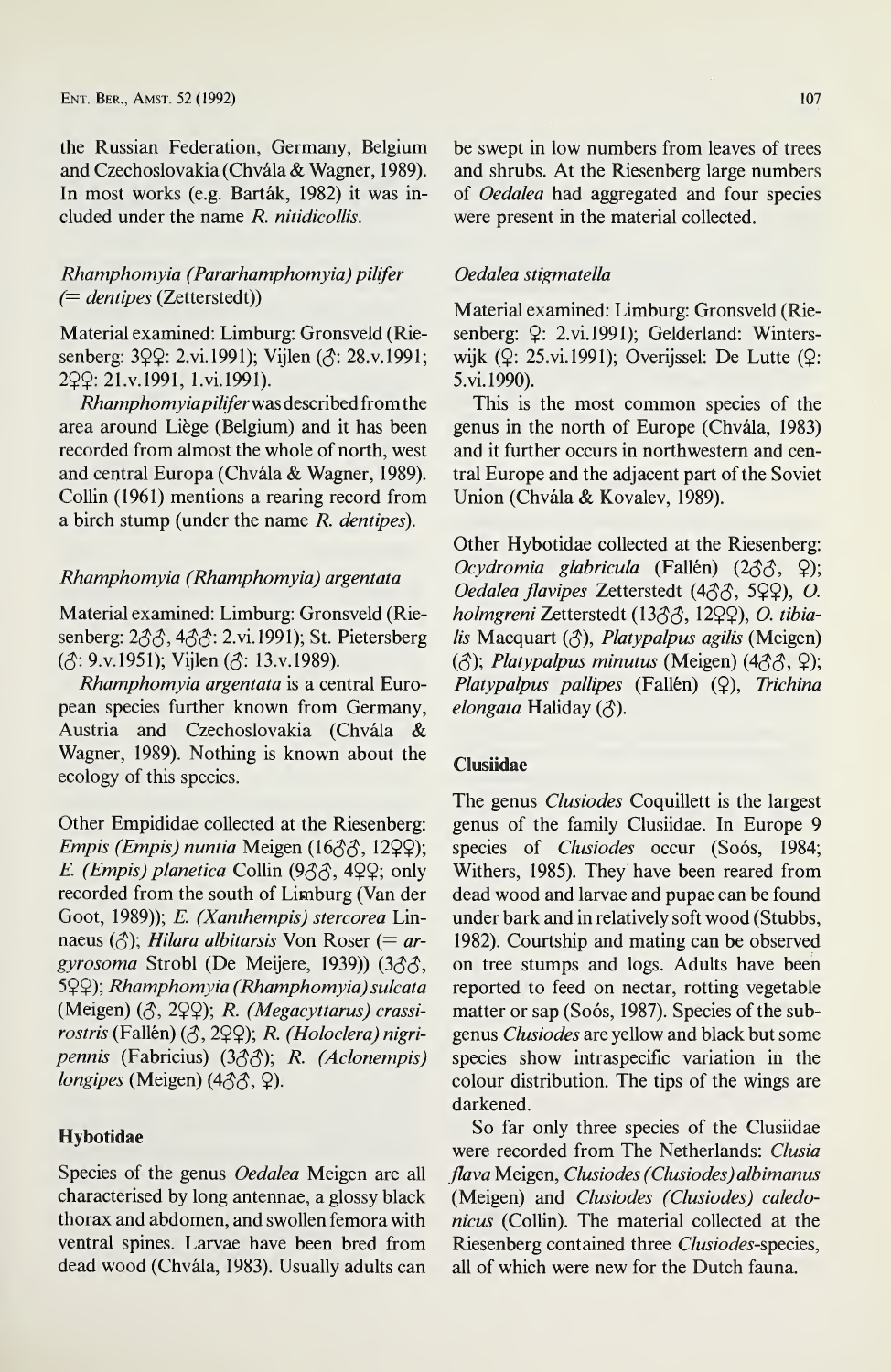#### Clusiodes (Columbiella) verticalis

Material examined: Limburg: Gronsveld (Riesenberg:  $2 \hat{\sigma} \hat{\sigma}$ : 2.vi. 1991); St. Pietersberg ( $\Omega$ : 25.viii.1988).

Thus far C. verticalis was recorded from Finland (Frey, 1928), Sweden (Andersson, 1971), Belgium (Fassotte & Grootaert, 1981), Great Britain and Ireland (Stubbs, 1982), Nor way (Greve, 1983), Hungary (Soós, 1984) and Czechoslovakia (Mâca, 1985). The pupa has been found in rotten birch (Betula sp.) (Withers, 1985).

# Clusiodes (Clusiodes) gentilis

Material examined: Limburg: Gronsveld (Riesenberg: 2\$\$, 2 cf: 2.vi. 1991); Zeeland: Sluis ((5: 13.V.1988); Flevoland: Zanddepot A72/ A73 ( $\triangle$ : 4-8.vi.1986), Noord-Holland: Texel (De Koog: <sup>2</sup>\$\$, 522 cf: 26.viii-7.x.l989).

Like *C. caledonicus* this species has partly black fore legs and only two pairs of frontoorbital bristles. Both species are closely related to each other and there are no reliable characters to separate the females (Stubbs, 1982). The distinguising characters given by Czerny (1928) are of no use, except for the male genital characters. Specimens of this species at the ZMA were mainly deposited under *C. caledonicus*.

In our country C. gentilis is a scarce but very widespread species. In Europe it is widespread as well: Belgium (Grootaert et al., in press), Britain, Poland, Finland and the northwestern part of the Russian Federation (Soós, 1984). This species has been reared from rotten willow (Salix sp.) and rotten birch (Withers, 1985).

# Clusiodes (Clusiaria) ruficollis  $( =$ *fascialis* (Collin))

Material examined: Limburg: Colmont (2: 28.V. 1989); Elsloo (\$: 9.V.1967); Gronsveld (Riesenberg:  $\hat{\gamma}$ ,  $\hat{\gamma}$ : 2.vi. 1991); Heerlen ( $\hat{\gamma}$ ); St. Pietersberg  $(3, 299: 27 \text{ v} - 9 \text{ i} \text{x}$ . 1987;  $(3, 499: 27 \text{ v} - 9 \text{ i} \text{x} - 1)$ Lv-30.vii.1988; 422: 20.v-7.vii.1989); Gelder land: Berg en Dal (2: 20-27.v. 1987); Nunspeet (422: 20.vi-20.viii. 1977); Flevoland: Lelystad (622: 14.v-17.viii.l986); Kitsweg (<\$: 13- 20.V.1989); Noord-Holland: Kwadijk (2: 18- 24.v.1989); Drenthe: Mantinge (433, 422: 19.V.1989); Groningen: Vlagtwedde (222: 22- 23.V.1988); Weende (522: 22-23.V.1988).

This is the most common species of the Clusiidae present in the collection of the ZMA. Specimens were mainly deposited under C. caledonicus and C. albimanus.

The species is recorded from northern and central Europe and the northwestern part of the Russian Federation (Soós, 1984). C. ruficollis is associated with dead deciduous trees (Stubbs, 1982; as C. fascialis) and Withers (1985) mentions hornbeam (Carpinus betulus (L.)).

#### Drosophilidae

All species of the genus Stegana Meigen are very similar in appearance: thorax and legs with contrasting pale and black or brown parts, generally a black abdomen and conspicuously darkened wings, which are curved down in resting position, thus covering the whole abdomen. All Stegana-species seem to be associated with deciduous trees. Adults have been found on dead wood and sap streams and they have been reared from dead wood of various tree species.

## Stegana similis

Material examined: Limburg: Gronsveld (Riesenberg:  $\hat{\triangle}$ : 2.vi.1991); Noord-Brabant: Udenhout (De Brand: 533, 799: 28.iv-4.viii.1990).

Stegana similis is the most common European species of the genus (Lastovka & Mâca, 1982). Most recent European records are either from malaise traps or sweep catches around dead wood or from foliage in humid woodland. Unlike most species of Drosophila Fallén they are hardly attracted to bait. Some specimens have been collected on windows early in the morning which seems to indicate attraction by light.

S. similis is recorded from Britain (Chandler, 1987), Belgium (Grootaert et al., in press), Germany, Switzerland, Austria, Hun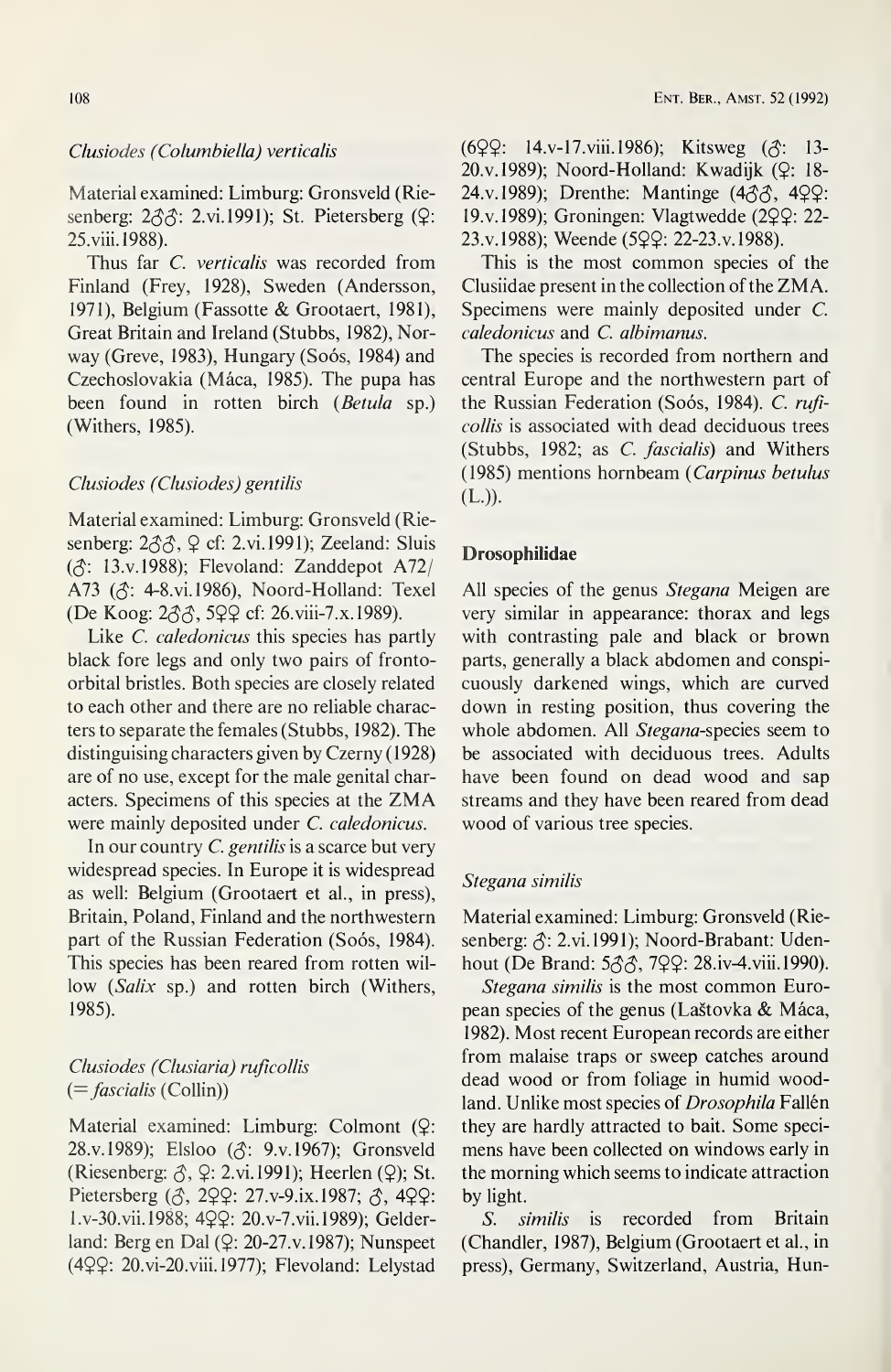gary, Roumania, Czechoslovakia, Poland, Sweden, Finland and the northwestern part of the Russian Federation (Lastovka & Mâca, 1982).

# **Discussion**

The conditions under which the material from the Riesenberg was collected were highly unusual. In the literature no references were found of such an accumulation of Diptera.

Horseflies (Diptera: Tabanidae) are often attracted to hot "black" surfaces like the opened windows of cars that have been parked in the sun (Timmer, 1980), but no horseflies were collected at the Riesenberg. To my knowledge no Empididae, Hybotidae or Clusiidae have ever been collected at or in hot cars.

<sup>I</sup> have observed soldierfly species (Diptera: Stratiomyidae) of the subfamily Sarginae in low numbers sitting down on the surface of a hot chalk gravel road in Ebbor Gorge (Somerset, England), probably to pick up more heat from the reflection of sunlight from the almost white pebbles and dust. However, now the flies were flying above the roadsurface and not sitting down on it while most of the road was in the shade.

Thus it seems likely that the attraction of the road surface to the recorded Diptera must have been of another kind than in the above mentioned examples. Predacious flies (Empididae, Hybotidae) may have been attracted by prey but that does not seem to be the case since no unusual numbers of very small insects were swept from above the road surface. Also, Empididae and Hybotidae usually drop their prey in the net after they have been swept, but there was no abandoned prey in the net. Furthermore, also non-predacious Diptera were swept: among the Diptera collected were pollen and nectar feeders, e.g. Brachyopa scutellaris Robineau-Desvoidy (Syrphidae), leaf dwellers that have been observed to feed on honeydew, e.g. Chyliza leptogaster (Panzer) and Chamaepsila rosae (Fabricius) (Psilidae) or bark dwellers, e.g. Megamerina dolium (Fabricius) (Megamerinidae).

The kind of attraction involved thus remains a mystery.

#### Acknowledgements

I would like to thank Mr Ben Brugge (ZMA) for enabling me to study the collections of the ZMA. I thank those who have given me specimens for identification or for my collection, espacially Mr Bob van Aartsen ('t Harde) who has supplied much of the Rhamphomyia material (deposited in his private collection) and many specimens of the Clusiidae (deposited at the ZMA). Mr Volkert van der Goot (Amsterdam) kindly supplied some information on Dutch Hilara. Mr Jan Willem van Zuijlen (RMNH) drew my attention to some literature on the Clusiidae.

#### References

- ANDERSSON, H., 1971. Faunistic notes on Scandinavian Diptera Brachycera. - Ent. Tidskr. 92: 232-236.
- BARTÁK, M., 1982. The Czechoslovak species of Rhamphomyia (Diptera, Empididae), with description of a new species from Central Europe. - Acta univ. Carolinae Biol. 1980 (1982): 381-461.
- CHANDLER, P. J., 1987. The British species of Stegana Meigen (Diptera: Drosophilidae) - Deletion of S. furta (Linnaeus) and addition of four species of the coleoptrata (Scopoli) group. - Entomologist's Rec. J. Var. 99: 115-123.
- Chvâla, M., 1983. The Empidoidea (Diptera) of Fennoscandia and Denmark II. General part. The families Hybotidae, Atelestidae and Microphoridae. - Fauna ent. scand. 12: 1-279.
- Chvâla, M. & V. G. Kovalev, 1989. Family Hybotidae. - Cat. pal. Dipt. 6: 174-227.
- CHVÁLA, M. & R. WAGNER, 1989. Family Empididae. -Cat. pal. Dipt. 6: 228-336.
- Collin, J. E., 1961. Empididae. Br. Flies 6: i-viii, 1-782.
- CZERNY, L., 1928. Clusiidae. In: Die Fliegen der palaearktischen Region (E. Lindner ed.) 6 (1/54a): 1-12. E. Schweizerbart, Stuttgart.
- FASSOTTE, C. & P. GROOTAERT, 1981. Contribution à l'étude de la faune des Diptères capturés en automne au Piège Malaise à Ottignies (Belgique, Brabant). - Bull. Inst. r. Sei. nat. Belg. 53: 1-15.
- FREY, R., 1928. Förteckning över Finlands Clusiider (Dipt. Haplost.). - Notulae ent. 8: 108-109.
- GOOT, V. S. van DER, 1989. De dansvliegen van het geslacht Empis in Nederland (Diptera: Empididae). Ent. Ber., Amst. 49: 173-184.
- Greve, L., 1983. Clusiodes verticalis (Collyer [sic!], 1912) and Hendelia beckeri Czerny, 1903 (Dipt., Clusiidae) found in Norway. - Fauna norv., Ser. B 30: 5.
- Grootaert, R, L. de Bruyn & M. de Meyer (in press). Catalogue of Belgian Diptera. - Studiedocumenten K.B.I.N.